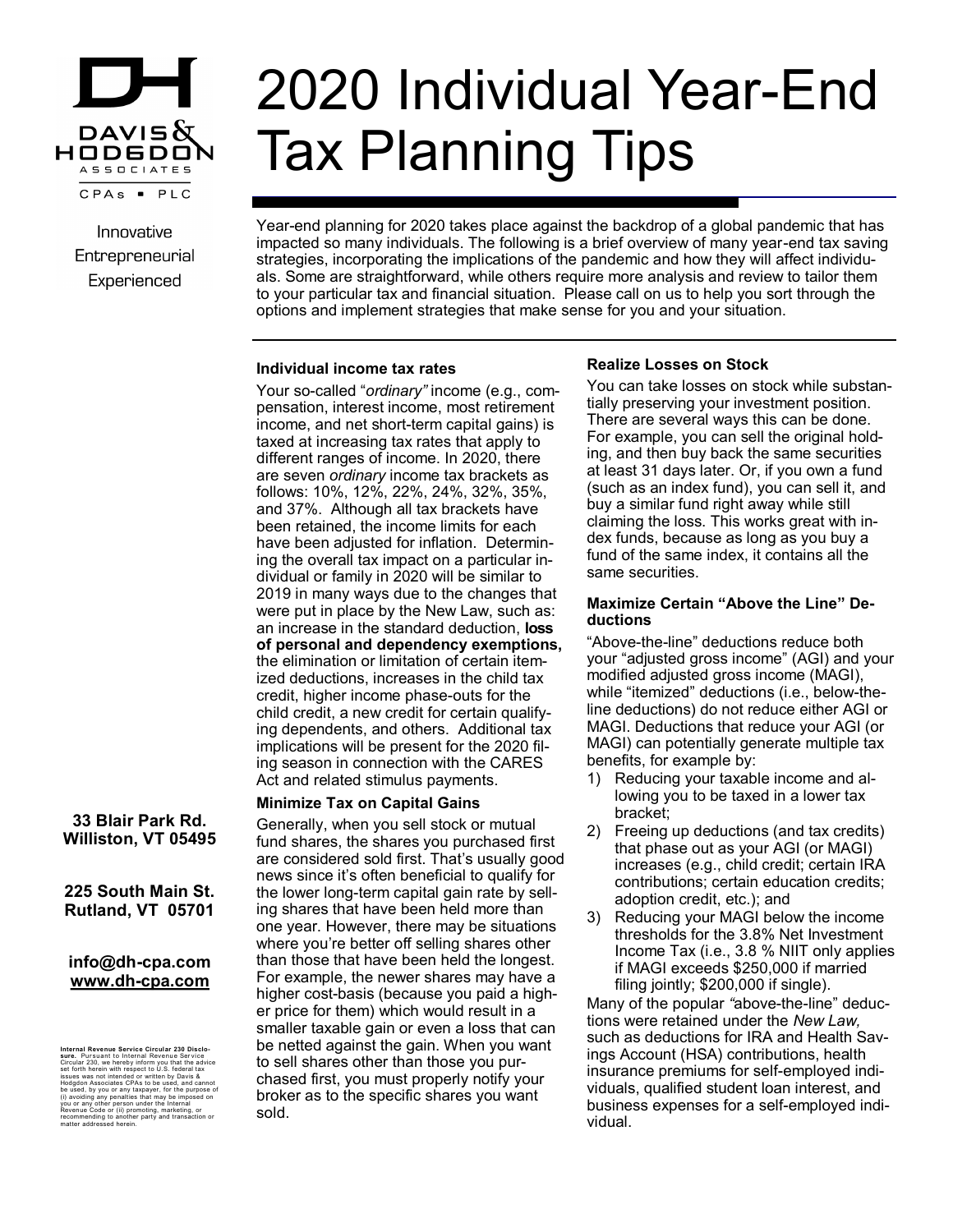#### **Tax-Free Qualifying Transfers From IRAs To Charities Retained**

The popular rule allowing taxpayers who have reached age 70½ to make a tax-free transfer of up to \$100,000 from their IRAs directly to a qualified charity has been retained. You must be at least 70 1/2 on the date of the gift. If you turn 70 1/2 on December 5th, for example, you must wait until that day or later to make the transfer and get the break.

If married, you and your spouse can each give up to \$100,000 yearly from IRAs directly to charity. Qualified charitable distributions (QCD) can also count as your required minimum distributions, but they are not taxable and they are not added to your adjusted gross income, so they won't trigger a Medicare premium surcharge. Since this tax break effectively allows a qualifying taxpayer to exclude all or a portion of their otherwise taxable RMDs from taxable income, it has the same effect as allowing an "above-the-line" deduction for the charitable contribution. The money from the IRA must go directly to a charitable organization. Transfers to a donor-advised fund, charitable gift annuity, charitable remainder trust or any other lifeincome or split-interest gift arrangement aren't treated as a QCD.

If you are currently required to take Required Minimum Distributions (RMD) from your IRA accounts and historically have made charitable contributions, you may want to consider making a Qualified Charitable Distribution (QCD) from your RMD.

# **Required Minimum Distribution Planning**

Generally, taxpayers age 70 1/2 and older are required to take withdrawals from their retirement accounts by yearend or pay a fine equal to 50% of the shortfall. Similar requirements also exist for beneficiaries of inherited IRA accounts regardless of their age. The CARES Act passed in March of this year included a number of measures designed to stimulate the economy. One of these provisions allows these individuals to forego taking any Required Minimum Distributions (RMDs) for tax year 2020. RMDs are based on the value of accounts at the end of the previous year. Most accounts suffered significant losses in 2020, which could have made the required withdrawals a much larger percentage of retiree's accounts. The provisions within the new law attempt to enable retirees to keep the money in their accounts and potentially recoup some of the market losses as the economy turns back around. The waiver applies to anyone subject to RMDs, regardless of age. This includes original account holders over age 70 1/2, original account owners who turned 70 1/2 in 2019 but have not yet taken their distribution, and inherited-IRA beneficiaries of any age.

Despite the temporary relief granted under the CARES Act, it's important that retirees have a distribution strategy for RMDs to avoid having them become a "ticking time bomb" - bumping you into a higher tax bracket. The basic retirement withdrawal sequence is generally

recommended as follows:

- 1. Taxable accounts, such as brokerage accounts
- 2. Required minimum distributions (RMDs) from Taxdeferred retirement accounts (Traditional IRAs, 401(k) s, 403(b)s or 457 plans)
- 3. Tax-exempt retirement accounts (Roth IRAs and Roth 401(k) plans)

There are various strategies for paying taxes on your RMD. For instance, you could pay estimated tax payments or you could simply increase withholdings on one or more of your retirement plan distributions. For many individuals we suggest they increase their withholdings rather than paying quarterly estimates. First of all, you may no longer need to remember to make the payments and you can time when the payment is made. Our recommendation in many cases is to have the withholdings done as late in the year as possible so the funds are available for investment throughout the year. Withholdings are treated as paid in evenly throughout the year by the IRS, so there is no penalty for making the payments via year-end withholdings.

# **Consider a Health Savings Account (HSA)**

HSA's allow you to pay for certain medical expenses on a pretax basis. If you meet certain requirements for 2020, your HSA contribution can be up to \$7,100 for family coverage and \$3,550 for single coverage (plus an additional \$1,000 if you're 55 or older) and can be made regardless of your income level. These contributions are 100% tax deductible above-the-line, so you benefit even if you don't itemize or are subject to high-income itemized deduction phase outs. You can then take tax-free withdrawals to pay uninsured medical expenses. A provision of the CARES Act now allows withdrawals to be made tax-free to pay for the cost of over the counter medications, retroactive to January 1 of this year. Withdrawals not used for medical expenses are taxable and if taken before age 65 are subject to a 20% penalty tax. After age 65, withdrawals are taxed as ordinary income. In the meantime, they can build tax-free. It is also important to note that 2020 deductible HSA contributions can be contributed until April 15, 2021.

# **Consider Contributing to 401(k) Plans that Accept Roth 401(k) Contributions**

Earnings on funds in a Roth IRA grow tax-free (as opposed to merely tax-deferred as in a traditional IRA or 401(k) plan). However, higher-income taxpayers are ineligible to make Roth IRA contributions. Currently, taxpayers covered by a 401(k) plan will be able to designate some or all of their 401(k) contributions as Roth 401(k) contributions. Thus, they will be able to take advantage of tax-free growth in their retirement account just like those who are able to contribute to Roth IRAs. The 2019 contribution limit for Roth 401(k) plans is \$19,500 (\$26,000 if age 50 or older), which is much higher than the \$6,000 (\$7,000 if age 50 or older) limit on Roth IRA contributions.

**One Caution:** Unlike "regular" 401(k) contributions, con-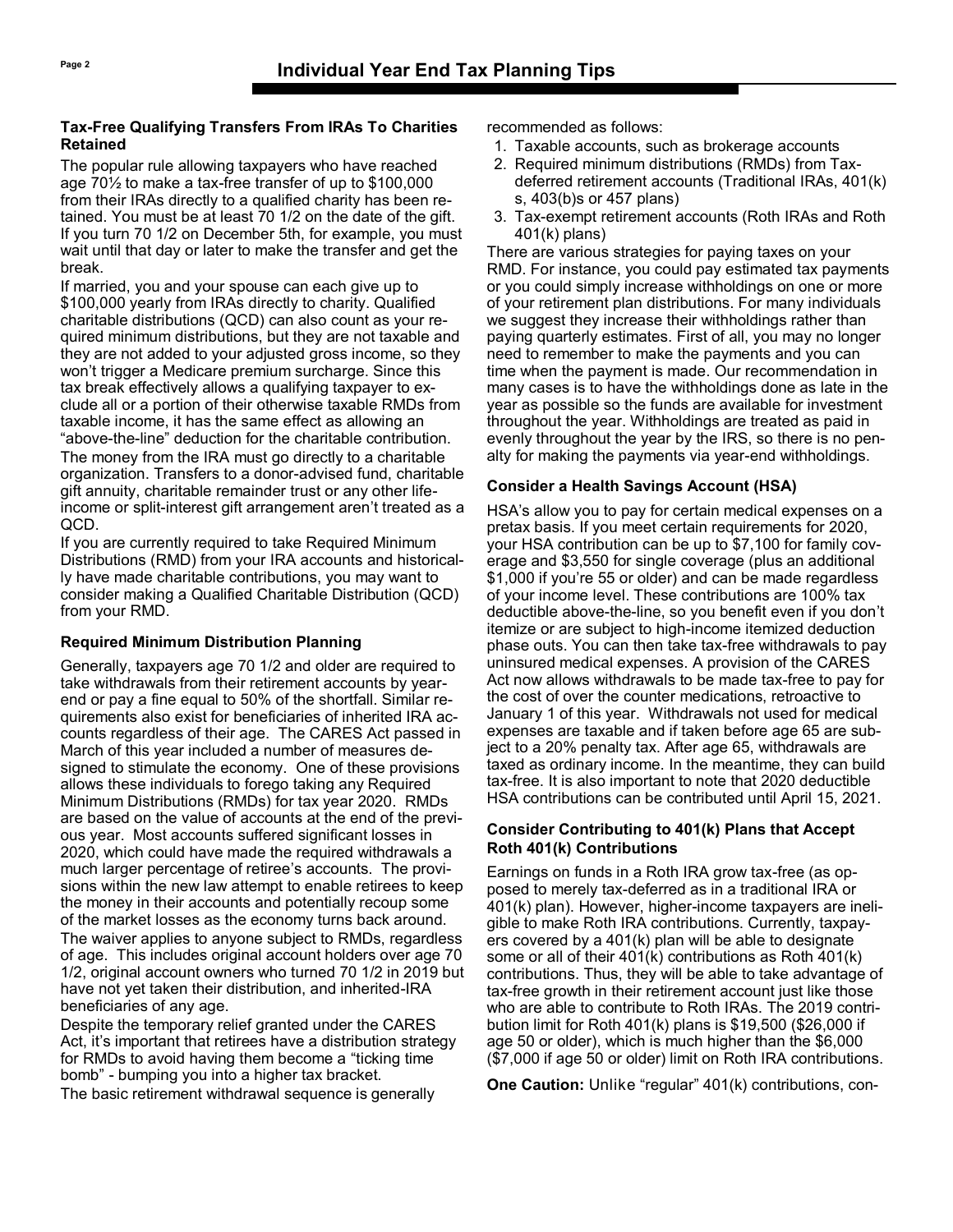tributions that you designate as Roth 401(k) contributions are taxed to you the year they're made. But the benefit of tax-free earnings and distributions on those contributions (provided they're held in the plan for a certain amount of time) will often outweigh the tax-deferral on a regular 401 (k) plan contribution. This is especially true if your tax rate is higher when you withdraw the money from your 401(k) plan than it was when the funds were contributed (which could be the case given the current federal deficit picture).

# **Convert Traditional IRA to Roth IRA**

If your traditional IRA has dropped in value or you expect to pay higher federal income tax rates in future years, you might want to consider converting all or part of your traditional IRA balance into a Roth IRA. Here's why: If you convert, it will trigger a current tax hit on the amount you convert. But, with your traditional IRA balance at a depressed level (and possibly your overall income too) the tax hit will be less. After the conversion, all the income and gains that accumulate in your Roth IRA, and all withdrawals after you reach age 59 1/2, will be totally free of any federal taxes—assuming you meet the tax-free withdrawal rules. In contrast, future withdrawals from a traditional IRA could be hit with tax rates that are higher than today's rates.

Of course, conversion is not a no-brainer. You have to be satisfied that paying the upfront conversion tax bill makes sense in your circumstances. In particular, converting a big account all at once could push you into higher tax brackets, which would not be good. You must also make assumptions about future tax rates, how long you will leave the account untouched, the rate of return earned on your Roth IRA investments, and so forth. If the Roth IRA conversion idea intrigues you, please contact us for a full analysis of the tax consequences.

# **Retirement Account Contributions**

You may want to consider increasing contributions to your Roth, traditional IRA, or other retirement savings account. The table below provides information on the contribution limits for 2020**,** which can be made through April 15, 2021.

| Maximum IRA contribution        | Maximum IRA contribution if    |
|---------------------------------|--------------------------------|
| (traditional or Roth): \$6,000  | age 50+: \$7,000               |
| Maximum 401(k) salary-          | Maximum 401(k) contribution    |
| deferral contribution: \$19,500 | if age 50+: \$26,000           |
| Maximum 403(b) salary-          | Maximum 403(b) contribution    |
| deferral contribution: \$19,500 | if age 50+: \$26,000           |
| Maximum SEP account contri-     | Maximum profit-sharing         |
| bution: \$57,000                | account contribution: \$57,000 |
| Maximum SIMPLE IRA salary       | Maximum SIMPLE                 |
| -deferral contribution:         | contribution if age 50+:       |
| \$13,500                        | \$16,500                       |

# **Increased Standard Deduction**

In 2020, the Standard Deduction increases to the following levels: Joint Return - \$24,800; Single - \$12,400; and Head of Household - \$18,650. The increased standard deduction, combined with changes to Itemized Deductions, may make it difficult to itemize going forward. You may want to consider bunching two years of anticipated charitable contributions into one year. Alternatively, you can consider setting up a Donor Advised Fund (see below) into which you can make tax deductible charitable contributions and can direct the funds to your specific charities over the course of time.

# **Consider Year-End Donations**

You can accelerate contributions planned for 2021 into 2020, but you must charge them or mail the checks by December 31st to ensure a write-off. Try to make your donations with appreciated stock that you've owned for over a year. This way, you can deduct the full value and never pay capital gains tax on the appreciation.

# **Check Your Health Flexible Spending Account (FSA)**

You must clean it out by December 31 if your employer hasn't implemented the 2 1/2-month grace period or the \$500 carryover rule. Otherwise, you will forfeit any money left in your account. Also, consider electing to contribute to a health FSA for 2021. You can contribute up to \$2,750 to your employer's health FSA to cover out-of-pocket medical expenses. Amounts contributed to an FSA escape federal income tax as well as payroll taxes.

# **Charitable Giving with a Donor-Advised Fund**

As a result of the *New Law*, it might be beneficial to consider managing your charitable giving with a Donor-Advised Fund (DAF).

With a DAF you establish a private account with an organization that sponsors donor-advised funds. The organization itself is a public charity, such as a community foundation, a university, or perhaps the charitable arm of a brokerage or mutual fund company. You then contribute cash or other assets to your account, which is invested so it may grow over time. Because the sponsoring organization is a public charity, you can take an immediate tax deduction for the cash and assets you contribute, even before a single grant is made. When you are ready to make grants, you simply advise the sponsoring organization of your choices. Although the sponsoring organization has legal control over your account and the authority to decline your grant recommendations, it will generally follow them as long as they adhere to the organization's guidelines. You can donate all of the funds in your account quickly, or you can space out your grants over time. The flexibility to make tax-deductible contributions now yet award the grants later can be very attractive in certain situations. Let's say, for instance, that you want to make a charitable